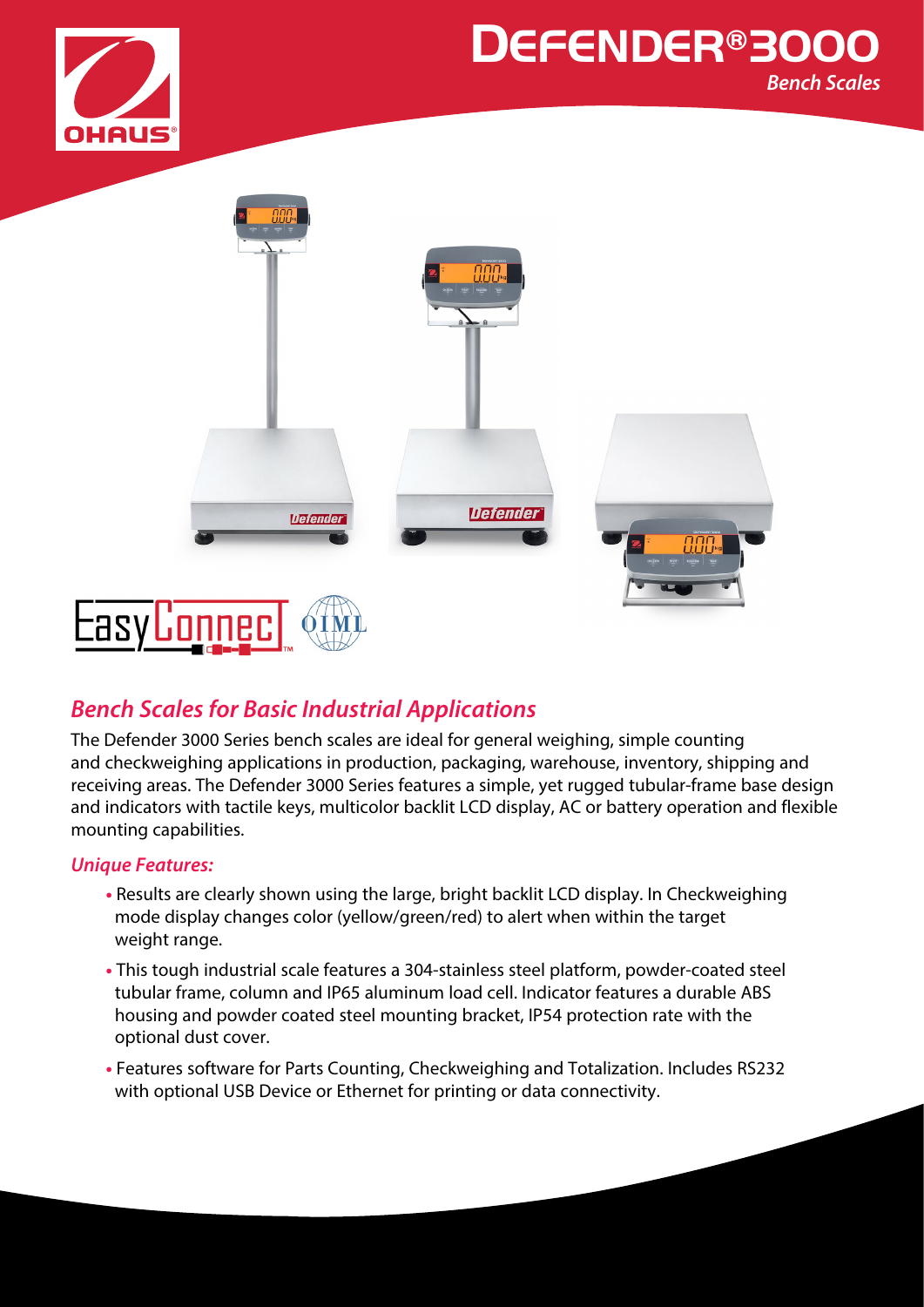## **Specifications**

#### **Column Mount Bench Scale**

| <b>Model</b>                                                                  | i-D33P15B1R1                                                                                                                                  | i-D33P30B1R1       | i-D33P60B1R1                                        | i-D33P60B1L2               | i-D33P150B1L2   |
|-------------------------------------------------------------------------------|-----------------------------------------------------------------------------------------------------------------------------------------------|--------------------|-----------------------------------------------------|----------------------------|-----------------|
| Capacity x Default Readability                                                | 15 kg x 2 g                                                                                                                                   | 30 kg x 5 g        | 60 kg x 10 g                                        | 60 kg x 10 g               | 150 kg x 20 g   |
| Maximum Displayed<br>Resolution                                               | 1:7,500                                                                                                                                       | 1:6,000<br>1:7,500 |                                                     |                            |                 |
| Linearity/Repeatability                                                       |                                                                                                                                               | ±1d                |                                                     |                            |                 |
| <b>Certified Model</b>                                                        | i-D33P15B1R1-M                                                                                                                                | i-D33P30B1R1-M     | i-D33P60B1R1-M                                      | i-D33P60B1L2-M             | i-D33P150B1L2-M |
| Capacity x Certified/Approved<br>Readability                                  | 15 kg x 5 g                                                                                                                                   | 30 kg x 10 g       | 60 kg x 20 g                                        |                            | 150 kg x 50 g   |
| <b>Maximum Certified Resolution</b>                                           | 1:3,000                                                                                                                                       |                    |                                                     |                            |                 |
| Indicator                                                                     | <b>ABS</b> indicator                                                                                                                          |                    |                                                     |                            |                 |
| Column                                                                        | 330 mm powder-coated steel                                                                                                                    |                    |                                                     | 680 mm powder-coated steel |                 |
| <b>Base Construction</b>                                                      | Stainless steel removable weighing platform, powder-coated steel base construction,<br>silicon sealed IP65 aluminum loadcell against moisture |                    |                                                     |                            |                 |
| Safe Overload Capacity                                                        | 150% of maximum capacity                                                                                                                      |                    |                                                     |                            |                 |
| <b>Stabilization Time</b>                                                     | Within 1 second                                                                                                                               |                    |                                                     |                            |                 |
| <b>Operating Temperature Range</b>                                            | -10°C to 40°C                                                                                                                                 |                    |                                                     |                            |                 |
| <b>Scale Dimensions</b><br>$(A \times B \times C \times D \times E \times F)$ | 355 x 305 x 121.8 x 75 x 541.6 x 489.1 mm                                                                                                     |                    | 550 x 420 x 134 x 80 x 896.1 x 685.6 mm             |                            |                 |
| <b>Shipping Dimensions</b><br>$(L \times W \times H)$                         | 642 x 497 x 212 mm<br>M models: 495 x 455 x 373 mm                                                                                            |                    | 857 x 564 x 225 mm<br>M models: 1022 x 687 x 247 mm |                            |                 |
| Approx. Net Weight                                                            | 10.4 kg                                                                                                                                       |                    |                                                     | 16.9 kg                    |                 |
| Approx. Shipping Weight                                                       | 13.4 kg                                                                                                                                       |                    |                                                     | 21 kg                      |                 |

| <b>Model</b>                                                                  | i-D33P150B1X2                                                                                                                                 | i-D33P300B1X2                  | i-D33P300B1V3                                        | i-D33P600B1V3   |  |
|-------------------------------------------------------------------------------|-----------------------------------------------------------------------------------------------------------------------------------------------|--------------------------------|------------------------------------------------------|-----------------|--|
| Capacity x Default Readability                                                | 150 kg x 20 g                                                                                                                                 | 300 kg x 50 g<br>300 kg x 50 g |                                                      | 600 kg x 100 g  |  |
| Maximum Displayed<br>Resolution                                               | 1:7,500                                                                                                                                       | 1:6,000                        |                                                      |                 |  |
| Linearity/Repeatability                                                       |                                                                                                                                               | ±1d                            |                                                      |                 |  |
| <b>Certified Model</b>                                                        | i-D33P150B1X2-M                                                                                                                               | i-D33P300B1X2-M                | i-D33P300B1V3-M                                      | i-D33P600B1V3-M |  |
| Capacity x Certified/Approved<br>Readability                                  | 150 kg x 50 g                                                                                                                                 | 300 kg x 100 g                 |                                                      | 600 kg x 200 g  |  |
| Maximum Certified Resolution                                                  | 1:3,000                                                                                                                                       |                                |                                                      |                 |  |
| Indicator                                                                     | <b>ABS</b> indicator                                                                                                                          |                                |                                                      |                 |  |
| Column                                                                        | 680 mm powder-coated steel                                                                                                                    |                                | 980 mm powder-coated steel                           |                 |  |
| <b>Base Construction</b>                                                      | Stainless steel removable weighing platform, powder-coated steel base construction,<br>silicon sealed IP65 aluminum loadcell against moisture |                                |                                                      |                 |  |
| Safe Overload Capacity                                                        | 150% of maximum capacity                                                                                                                      |                                |                                                      |                 |  |
| <b>Stabilization Time</b>                                                     | Within 1 second                                                                                                                               |                                |                                                      |                 |  |
| <b>Operating Temperature Range</b>                                            | -10°C to 40°C                                                                                                                                 |                                |                                                      |                 |  |
| <b>Scale Dimensions</b><br>$(A \times B \times C \times D \times E \times F)$ | 650 x 500 x 150 x 90 x 894.6 x 784.6 mm                                                                                                       |                                | 800 x 600 x 154.1 x 90 x 1194.6 x 933.1 mm           |                 |  |
| <b>Shipping Dimensions</b><br>$(L \times W \times H)$                         | 1022 x 687 x 247 mm<br>M models: 1022 x 687 x 247 mm                                                                                          |                                | 1165 x 780 x 235 mm<br>M models: 1175 x 790 x 245 mm |                 |  |
| Approx. Net Weight                                                            | 27 kg                                                                                                                                         |                                | 45.5 kg                                              |                 |  |
| Approx. Shipping Weight                                                       | 30.5 kg                                                                                                                                       |                                | 49.5 kg                                              |                 |  |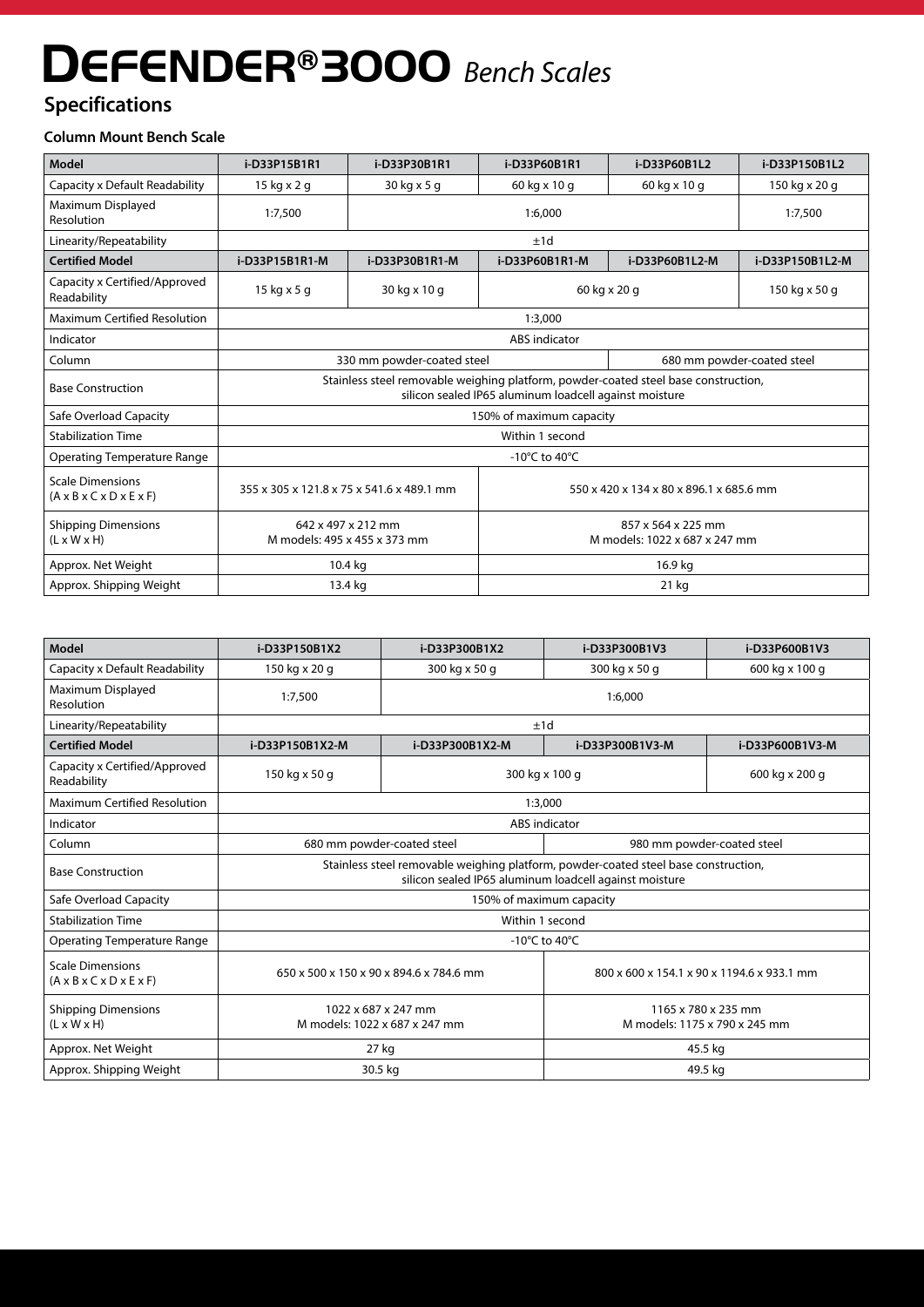## **Specifications**

#### **Front Mount Bench Scale**

| <b>Model</b>                                                                  | i-D33P15B1R5                                                                                                                                  | i-D33P30B1R5                                                                                               | i-D33P60B1R5 | i-D33P60B1L5 | i-D33P150B1L5                          | i-D33P150B1X5                                                                      | i-D33P300B1X5  |
|-------------------------------------------------------------------------------|-----------------------------------------------------------------------------------------------------------------------------------------------|------------------------------------------------------------------------------------------------------------|--------------|--------------|----------------------------------------|------------------------------------------------------------------------------------|----------------|
| Capacity x Default<br>Readability                                             | 15 kg x 2 g                                                                                                                                   | 30 kg x 5 g                                                                                                | 60 kg x 10 g | 60 kg x 10 g | 150 kg x 20 g                          | 150 kg x 20 g                                                                      | 300 kg x 50 g  |
| Maximum Displayed<br>Resolution                                               | 1:7,500                                                                                                                                       | 1:6,000                                                                                                    |              |              |                                        | 1:7,500                                                                            | 1:6,000        |
| Linearity/<br>Repeatability                                                   | ±1d                                                                                                                                           |                                                                                                            |              |              |                                        |                                                                                    |                |
| <b>Certified Model</b>                                                        | i-D33P15B1R5-M                                                                                                                                | i-D33P30B1R5-M                                                                                             |              |              |                                        | i-D33P60B1R5-M   i-D33P60B1L5-M  i-D33P150B1L5-M  i-D33P150B1X5-M  i-D33P300B1X5-M |                |
| Capacity x Certified/<br><b>Approved Readability</b>                          | 15 kg x 5 g                                                                                                                                   | 30 kg x 10 g                                                                                               | 60 kg x 20 g |              |                                        | 150 kg x 50 g                                                                      | 300 kg x 100 g |
| Maximum Certified<br>Resolution                                               | 1:3,000                                                                                                                                       |                                                                                                            |              |              |                                        |                                                                                    |                |
| Indicator                                                                     | <b>ABS</b> indicator                                                                                                                          |                                                                                                            |              |              |                                        |                                                                                    |                |
| Column                                                                        | 304 stainless steel front-mount bracket with handle                                                                                           |                                                                                                            |              |              |                                        |                                                                                    |                |
| <b>Base Construction</b>                                                      | Stainless steel removable weighing platform, powder-coated steel base construction,<br>silicon sealed IP65 aluminum loadcell against moisture |                                                                                                            |              |              |                                        |                                                                                    |                |
| Safe Overload<br>Capacity                                                     | 150% of maximum capacity                                                                                                                      |                                                                                                            |              |              |                                        |                                                                                    |                |
| <b>Stabilization Time</b>                                                     | Within 1 second                                                                                                                               |                                                                                                            |              |              |                                        |                                                                                    |                |
| Operating<br><b>Temperature Range</b>                                         | -10 $^{\circ}$ C to 40 $^{\circ}$ C                                                                                                           |                                                                                                            |              |              |                                        |                                                                                    |                |
| <b>Scale Dimensions</b><br>$(A \times B \times C \times D \times E \times F)$ |                                                                                                                                               | 355 x 305 x 121.8 x 75<br>550 x 420 x 134 x 80 x 132.9 x 842 mm<br>x 130 x 645.5 mm                        |              |              | 650 x 500 x 150 x 90<br>x 133 x 941 mm |                                                                                    |                |
| <b>Shipping Dimensions</b><br>$(L \times W \times H)$                         |                                                                                                                                               | 1022 x 687 x 247 mm<br>857 x 564 x 225 mm<br>M models: 495 x 455 x 373 mm<br>M models: 1022 x 687 x 247 mm |              |              |                                        |                                                                                    |                |
| Approx. Net Weight                                                            |                                                                                                                                               | 9.6 kg                                                                                                     | 15.5 kg      |              | 25.7 kg                                |                                                                                    |                |
| Approx. Shipping<br>Weight                                                    |                                                                                                                                               | 12 kg                                                                                                      |              | 19.6 kg      |                                        | 29.2 kg                                                                            |                |

#### **Indicators**

| Model                    | i-DT33P                                                                                                            |  |  |
|--------------------------|--------------------------------------------------------------------------------------------------------------------|--|--|
| Construction             | ABS housing, painted steel mounting bracket                                                                        |  |  |
| Protection               | IP54 (with optional dust cover)                                                                                    |  |  |
| Weighing Units           | Kilogram, Gram, Pound, Ounce, Pound: Ounce<br>(Kilogram, Gram only for M models)                                   |  |  |
| <b>Application Modes</b> | Weighing, Parts Counting, Checkweighing and Totalization                                                           |  |  |
| Display                  | 6-digit, 7-segment LCD display with multi-color backlight, 45 mm / 1.8 in high digits                              |  |  |
| <b>Check Indicator</b>   | 3 Color (red, green, yellow) backlight                                                                             |  |  |
| Keyboard                 | 4 function keys                                                                                                    |  |  |
| Auto-zero Tracking       | Off, 0.5 d, 1 d or 3 d                                                                                             |  |  |
| Zeroing Range            | 2% or 100% of capacity                                                                                             |  |  |
| Interface                | RS232 included                                                                                                     |  |  |
|                          | Optional USB, Ethernet                                                                                             |  |  |
| Power                    | 100-240 VAC / 50/60 Hz Universal Power Supply or C cell battery (Not included)                                     |  |  |
|                          | Optional Rechargeable battery                                                                                      |  |  |
| <b>Battery Life</b>      | Up to 360 hours (C cell battery) or 100 hours continuous use with optional rechargeable battery with backlight off |  |  |
| Calibration              | Zero, Span or 3 point-Linear                                                                                       |  |  |